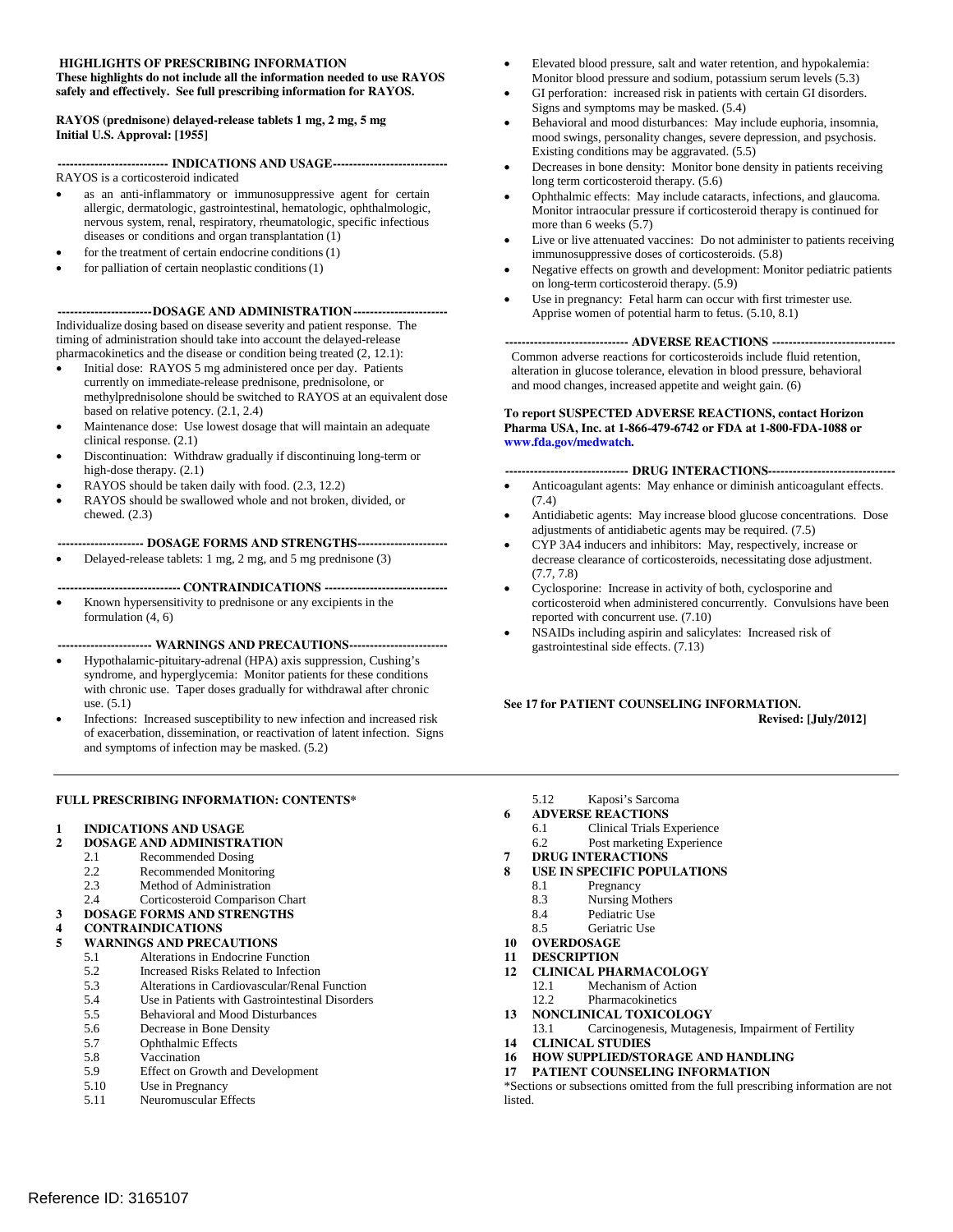## **FULL PRESCRIBING INFORMATION**

#### **1 INDICATIONS AND USAGE**

**zyxwvutsrqponmlkjihgfedcbaZYXWVUTSRQPONMLKJIHGFEDCBA** ATION<br>e following diseases or conditions: RAYOS is indicated in the treatment of the following diseases or conditions:

## **1.1 Allergic Conditions**

 Control of severe or incapacitating allergic conditions intractable to adequate trials of conventional treatment in adults and pediatric populations with:

- Atopic dermatitis
- Drug hypersensitivity reactions
- Seasonal or perennial allergic rhinitis
- Serum sickness

## **1.2 Dermatologic Diseases**

- Bullous dermatitis herpetiformis
- Contact dermatitis
- Exfoliative erythroderma
- Mycosis fungoides
- Pemphigus
- Severe erythema multiforme (Stevens-Johnson syndrome)

## **1.3 Endocrine Conditions**

- Congenital adrenal hyperplasia
- Hypercalcemia of malignancy
- Nonsuppurative thyroiditis

 $\bullet$  be used in conjunction with mineralocorticoids where applicable • Primary or secondary adrenocortical insufficiency: hydrocortisone or cortisone is the first choice: synthetic analogs may

#### **1.4 Gastrointestinal Diseases**

During acute episodes in:

- Crohn's Disease
- Ulcerative colitis

#### **1.5 Hematologic Diseases**

- Acquired (autoimmune) hemolytic anemia
- Diamond-Blackfan anemia
- Idiopathic thrombocytopenic purpura in adults
- Pure red cell aplasia
- Secondary thrombocytopenia in adults

#### **1.6 Neoplastic Conditions**

For the treatment of:

- Acute leukemia
- Aggressive lymphomas

#### **1.7 Nervous System Conditions**

- Acute exacerbations of multiple sclerosis
- Cerebral edema associated with primary or metastatic brain tumor, craniotomy or head injury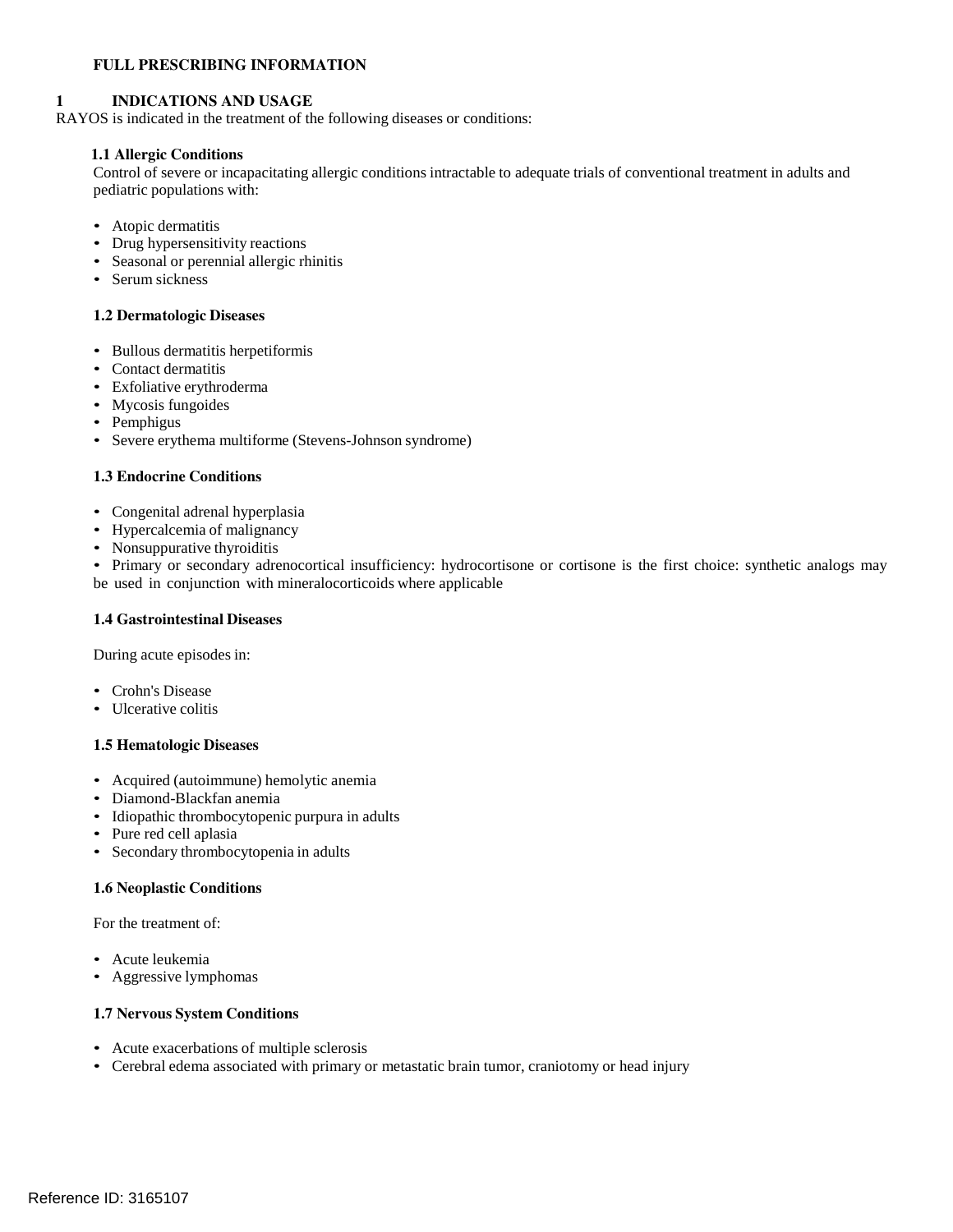## **Ophthalmic Conditions**<br>Sympathetic ophthalmia **1.8 Ophthalmic Conditions**

- Sympathetic ophthalmia
- Uveitis and ocular inflammatory conditions unresponsive to topical steroids

#### **1.9 Conditions Related to Organ Transplantation**

• Acute or chronic solid organ rejection

#### **1.10 Pulmonary Diseases**

- Acute exacerbations of chronic obstructive pulmonary disease (COPD)
- Allergic bronchopulmonary aspergillosis
- Aspiration pneumonitis
- Asthma
- Fulminating or disseminated pulmonary tuberculosis when used concurrently with appropriate chemotherapy
- Hypersensitivity pneumonitis
- Idiopathic bronchiolitis obliterans with organizing pneumonia
- Idiopathic eosinophilic pneumonias
- Idiopathic pulmonary fibrosis
- $\bullet$  treatment with appropriate anti-PCP antibiotics. • Pneumocystis carinii pneumonia (PCP) associated with hypoxemia occurring in an HIV(+) individual who is also under
- Symptomatic sarcoidosis

## **1.11 Renal Conditions**

 lupus erythematosus • To induce a diuresis or remission of proteinuria in nephrotic syndrome, without uremia, of the idiopathic type or that due to

#### **1.12 Rheumatologic Conditions**

As adjunctive therapy for short-term administration (to tide the patient over an acute episode or exacerbation) in:

• Acute gouty arthritis

During an exacerbation or as maintenance therapy in selected cases of:

- Ankylosing spondylitis
- Dermatomyositis/polymyositis
- $\bullet$ • Polymyalgia rheumatica
- Psoriatic arthritis
- Relapsing polychondritis
- $\bullet$ • Rheumatoid arthritis, including juvenile rheumatoid arthritis (selected cases may require low dose maintenance therapy)
- $\bullet$ • Sjogren's syndrome
- Systemic lupus erythematosus
- Vasculitis

#### **1.13 Specific Infectious Diseases**

- Trichinosis with neurologic or myocardial involvement.
- **23.13 Specific Infectious Diseases**<br> **•** Trichinosis with neurologic or myocardial involvement.<br> **•** Tuberculous meningitis with subarachnoid block or impending block used concurrently with appropriate antituberculous<br>
ch • Tuberculous meningitis with subarachnoid block or impending block used concurrently with appropriate antituberculous chemotherapy.

## **2 DOSAGE AND ADMINISTRATION**

#### **2.1 Recommended Dosing**

 Dosage of RAYOS should be individualized according to the severity of the disease and the response of the patient. For pediatric patients, the recommended dosage should be governed by the same considerations rather than strict adherence to the ratio indicated by age or body weight.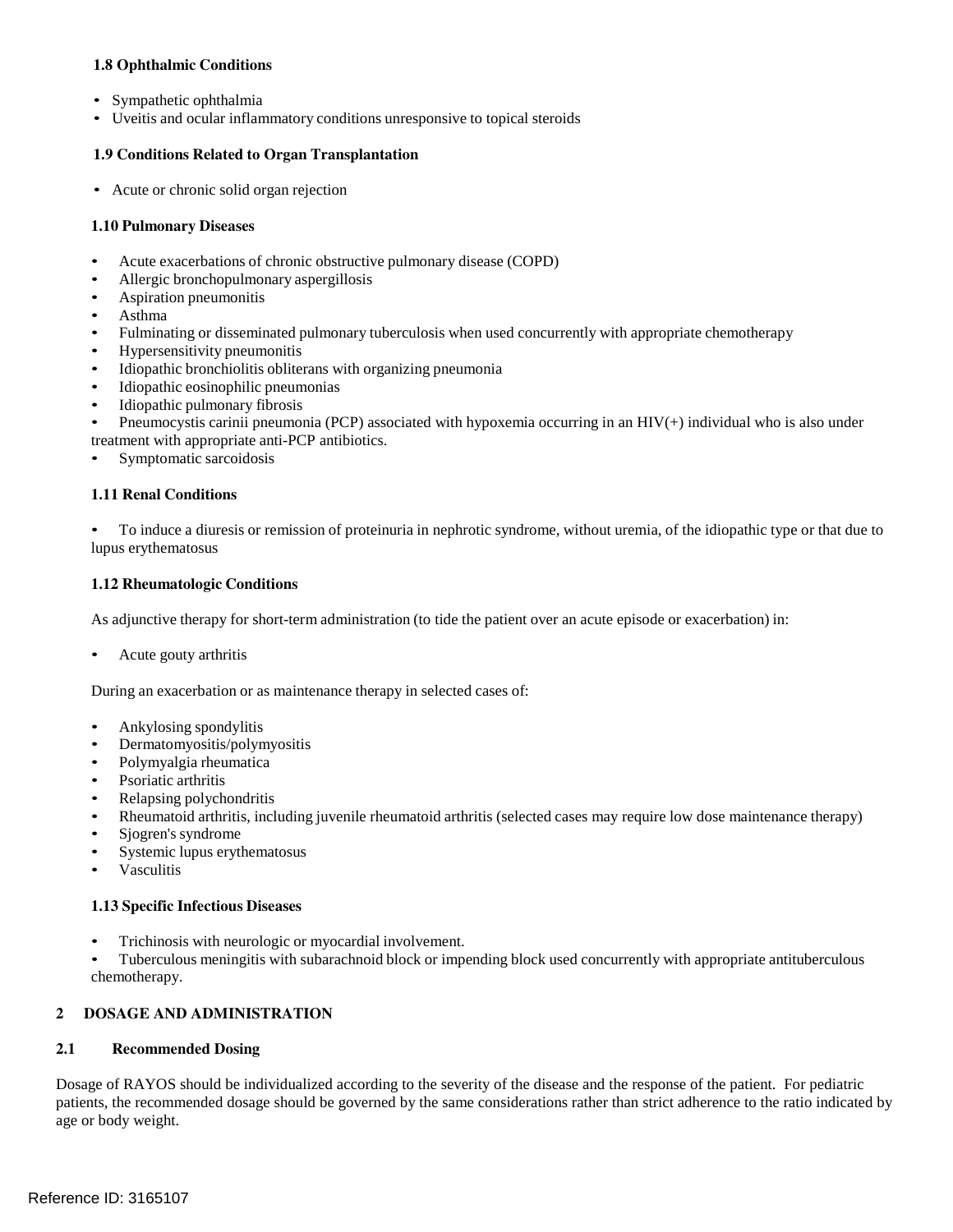The maximal activity of the adrenal cortex is between 2 am and 8 am and is minimal between 4 pm and midnight. Exogenous corticosteroids suppress adrenocorticoid activity the least when given at the time of maximal activity. RAYOS is a delayed-release formulation of prednisone which releases the active substance beginning approximately 4 hours after intake [*see Clinical Pharmacology (12.2)*]. The timing of RAYOS administration should take into account the delayed-release pharmacokinetics and the disease or condition being treated.

 The initial dosage of RAYOS may vary from 5 to 60 mg per day depending on the specific disease entity being treated. Patients currently on immediate release prednisone, prednisolone, or methylprednisolone should be switched to RAYOS at an equivalent dose based on relative potency (2.4).

based on relative potency (2.4).<br>In situations of less severity, lower doses will generally suffice while in selected patients higher initial doses may be required. The emphasized that dosage requirements are variable and must be individualized on the basis of the disease under treatment and the response of the patient. initial dosage should be maintained or adjusted until a satisfactory response is noted. If after a reasonable period there is a lack of satisfactory clinical response, RAYOS should be discontinued and the patient transferred to other appropriate therapy. It should be

response of the patient.<br>After a favorable response is noted, the proper maintenance dosage should be determined by decreasing the initial drug dosage in small decrements at appropriate time intervals until the lowest dosage which will maintain an adequate clinical response is reached. It should be kept in mind that constant monitoring is needed in regard to drug dosage. Included in the situations which may make dosage Example the stept in mind that constant monitoring is needed in regard to drug dosage. Included in the situations which may make dosage adjustments necessary are changes in clinical status secondary to remissions or exacer adjustments necessary are changes in clinical status secondary to remissions or exacerbations in the disease process, the patient's individual drug responsiveness, and the effect of patient exposure to stressful situations not directly related to the disease entity under treatment. In this latter situation it may be necessary to increase the dosage of RAYOS for a period of time consistent with the patient's condition. If a period of spontaneous remission occurs in a chronic condition, treatment should be discontinued. If after long-term therapy the drug is to be stopped, it is recommended that it be withdrawn gradually rather than abruptly.

#### **2.2 Recommended Monitoring**

 Blood pressure, body weight, routine laboratory studies (including 2-hour postprandial blood glucose and serum potassium), and chest X-ray should be obtained at regular intervals during prolonged therapy with RAYOS. Upper GI X-rays are desirable in patients with *zy zysykutsraponmlkiighted conclusion minimal parameters is dependent on an intact coating indeed or chewed because the delayed release of prednisone is dependent on an intact coating* known or suspected peptic ulcer disease.

#### **2.3 Method of Administration**

RAYOS is for oral administration.

RAYOS should be taken daily with food. *[see Clinical Pharmacology (12.2)]* 

RAYOS tablets should not be broken, divided, or chewed because the delayed release of prednisone is dependent on an intact coating. (11)

#### **2.4 Corticosteroid Comparison Chart**

For the purpose of comparison, one 5 mg RAYOS tablet is the equivalent milligram dosage of the following various corticosteroids:

| Betamethasone, 0.75 mg   | Paramethasone, 2 mg |  |  |
|--------------------------|---------------------|--|--|
| Cortisone, 25 mg         | Prednisolone, 5 mg  |  |  |
| Dexamethasone, 0.75 mg   | Prednisone, 5 mg    |  |  |
| Hydrocortisone, 20 mg    | Triamcinolone, 4 mg |  |  |
| Methylprednisolone, 4 mg |                     |  |  |

These dose relationships apply only to oral or intravenous administration of these compounds. When these substances or their<br>derivatives are injected intramuscularly or into joint spaces, their relative properties may be g These dose relationships apply only to oral or intravenous administration of these compounds. When these substances or their derivatives are injected intramuscularly or into joint spaces, their relative properties may be greatly altered.

#### **DOSAGE FORMS AND STRENGTHS 3**

Delayed-release Tablets

- RAYOS 1 mg prednisone: Pale yellowish-white, round, unscored delayed-release tablet embossed with "NP 1" on one side.
- RAYOS 2 mg prednisone: Yellowish-white, round, unscored delayed-release tablet embossed with "NP 2" on one side.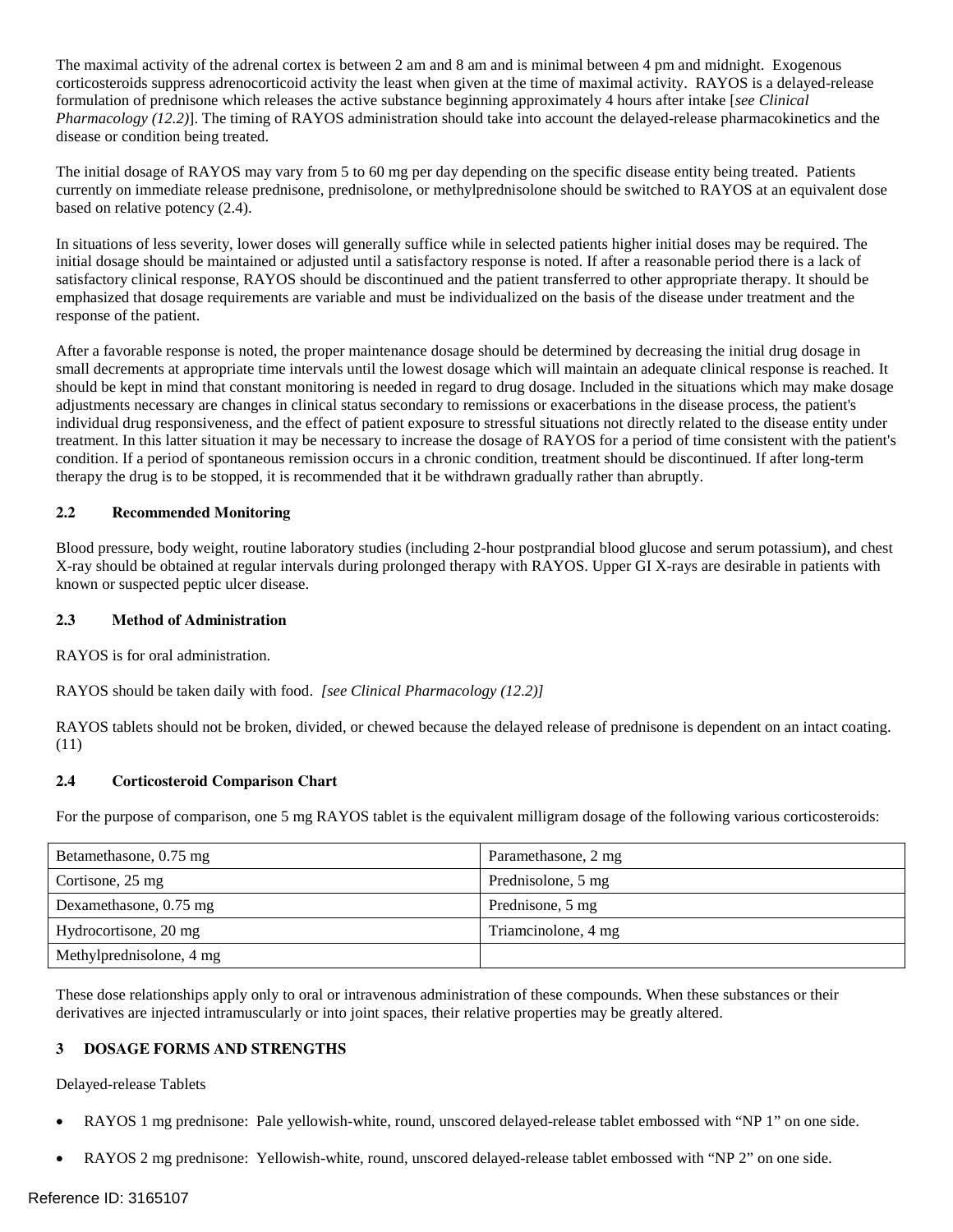RAYOS 5 mg prednisone: Light yellow, round, unscored delayed-release tablet embossed with "NP 5" on one side. • RAYOS 5 mg prednisone: Light yellow, round, unscored delayed-release tablet embossed with "NP 5" on one side.

## **4 CONTRAINDICATIONS**

 RAYOS is contraindicated in patients who have known hypersensitivity to prednisone or to any of the excipients. Rare instances of anaphylaxis have occurred in patients receiving corticosteroid therapy [*see Adverse Reactions (6)*].

#### **5 WARNINGS AND PRECAUTIONS**

#### **5.1 Alterations in Endocrine Function**

Hypothalamic-pituitary-adrenal (HPA) axis suppression, Cushing's syndrome, and hyperglycemia. Monitor patients for these conditions with chronic use.

 Corticosteroids can produce reversible hypothalamic-pituitary adrenal (HPA) axis suppression with the potential for corticosteroid insufficiency after withdrawal of treatment. Drug-induced secondary adrenocortical insufficiency may be minimized by gradual reduction of dosage. This type of relative insufficiency may persist for months after discontinuation of therapy; therefore, in any already, dosage may have to be increased. situation of stress occurring during that period, hormone therapy should be reinstituted. If the patient is receiving corticosteroids

Since mineralocorticoid secretion may be impaired, salt and/or a mineralocorticoid should be administered concurrently. Mineralocorticoid supplementation is of particular importance in infancy.

 status of the patient may necessitate adjustment in dosage. Metabolic clearance of corticosteroids is decreased in hypothyroid patients and increased in hyperthyroid patients. Changes in thyroid

#### **5.2 Increased Risks Related to Infection**

 Corticosteroids may increase the risks related to infections with any pathogen, including viral, bacterial, fungal, protozoan, or helminthic infections. The degree to which the dose, route and duration of corticosteroid administration correlates with the specific Corticosteroids may increase the risks related to infections with any pathogen, including viral, bacterial, fungal, protozoan, or nelminthic infections. The degree to which the dose, route and duration of corticosteroid ad risks of infection is not well characterized, however, with increasing doses of corticosteroids, the rate of occurrence of infectious complications increases.

Corticosteroids may mask some signs of infection and may reduce resistance to new infections.

#### *Corticosteroids may exacerbate infections and increase risk of disseminated infections.*

 The use of prednisone in active tuberculosis should be restricted to those cases of fulminating or disseminated tuberculosis in which the corticosteroid is used for management of the disease in conjunction with an appropriate anti-tuberculous regimen.

 Chickenpox and measles can have a more serious or even fatal course in non-immune children or adults on corticosteroids. In chickenpox, prophylaxis with varicella zoster immune globulin (VZIG) may be indicated. If patient is exposed to measles, prophylaxis with pooled intramuscular immunoglobulin (IG) may be indicated. If chickenpox develops, treatment with antiviral agents may be children or adults who have not had these diseases, particular care should be taken to avoid exposure. If a patient is exposed to considered.

 Corticosteroids should be used with great care in patients with known or suspected Strongyloides (threadworm) infestation. In such patients, corticosteroid-induced immunosuppression may lead to Strongyloides hyperinfection and dissemination with widespread larval migration, often accompanied by severe enterocolitis and potentially fatal gram-negative septicemia.

 Corticosteroids may exacerbate systemic fungal infections and therefore should not be used in the presence of such infections unless they are needed to control drug reactions.

#### *Corticosteroids may increase risk of reactivation or exacerbation of latent infection.*

 If corticosteroids are indicated in patients with latent tuberculosis or tuberculin reactivity, close observation is necessary as reactivation of the disease may occur. During prolonged corticosteroid therapy, these patients should receive chemoprophylaxis.

Corticosteroids may activate latent amebiasis. Therefore, it is recommended that latent amebiasis or active amebiasis be ruled out before initiating corticosteroid therapy in any patient who has spent time in the tropics or any patient with unexplained diarrhea.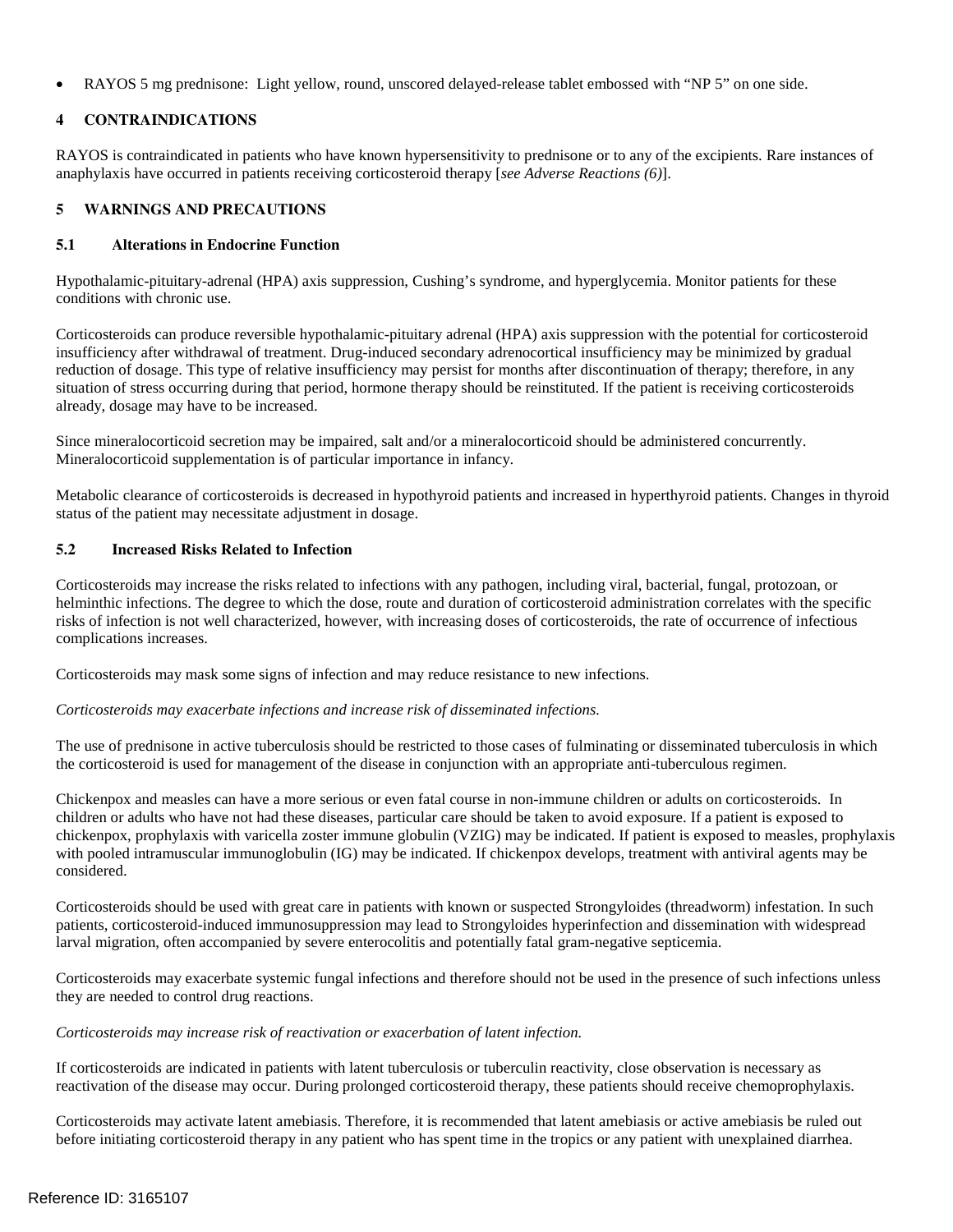Corticosteroids should not be used in cerebral malaria.

# **z**<br>and the contract of the contract of the contract of the contract of the contract of the contract of the contract of the contract of the contract of the contract of the contract of the contract of the contract of the co **5.3 Alterations in Cardiovascular/Renal Function**

Corticosteroids can cause elevation of blood pressure, salt, and water retention, and increased excretion of potassium and calcium. Corticosteroids can cause elevation of blood pressure, salt, and water retention, and increased excretion of potassium and calcium.<br>These effects are less likely to occur with the synthetic derivatives except when used in potassium supplementation may be necessary. These agents should be used with caution in patients with congestive heart failure, hypertension, or renal insufficiency.

 myocardial infarction; therefore, therapy with corticosteroids should be used with great caution in these patients. Literature reports suggest an apparent association between use of corticosteroids and left ventricular free wall rupture after a recent

## **5.4 Use in Patients with Gastrointestinal Disorders**

 peritoneal irritation may be masked in patients receiving corticosteroids. There is an increased risk of gastrointestinal perforation in patients with certain GI disorders. Signs of GI perforation, such as

Corticosteroids should be used with caution if there is a probability of impending perforation, abscess, or other pyogenic infections; diverticulitis; fresh intestinal anastomoses; and active or latent peptic ulcer.

## **5.5 Behavioral and Mood Disturbances**

 Corticosteroids use may be associated with central nervous system effects ranging from euphoria, insomnia, mood swings, personality changes, and severe depression, to frank psychotic manifestations. Also, existing emotional instability or psychotic tendencies may be aggravated by corticosteroids.

#### **5.6 Decrease in Bone Density**

 absorption and increasing excretion) and inhibition of osteoblast function. This, together with a decrease in the protein matrix of the bone secondary to an increase in protein catabolism, and reduced sex hormone production, may lead to inhibition of bone growth in increased risk of osteoporosis (i.e., postmenopausal women) before initiating corticosteroid therapy and bone density should be monitored in patients on long term corticosteroid therapy. Corticosteroids decrease bone formation and increase bone resorption both through their effect on calcium regulation (i.e., decreasing children and adolescents and the development of osteoporosis at any age. Special consideration should be given to patients at

#### **5.7 Ophthalmic Effects**

may enhance the establishment of secondary ocular infections due to fungi or viruses. Prolonged use of corticosteroids may produce posterior subcapsular cataracts, glaucoma with possible damage to the optic nerves, and

 may enhance the establishment of secondary ocular infections due to fungi or viruses. The use of oral corticosteroids is not recommended in the treatment of optic neuritis and may lead to an increase in the risk of new episodes.

episodes.<br>Intraocular pressure may become elevated in some individuals. If corticosteroid therapy is continued for more than 6 weeks, intraocular pressure should be monitored.

Corticosteroids should be used cautiously in patients with ocular herpes simplex because of possible corneal perforation. Corticosteroids should not be used in active ocular herpes simplex.

#### **5.8 Vaccination**

 Killed or inactivated vaccines may be administered; however, the response to such vaccines cannot be predicted. Immunization procedures may be undertaken in patients who are receiving corticosteroids as replacement therapy, e.g., for Addison's disease. Administration of live or live, attenuated vaccines is contraindicated in patients receiving immunosuppressive doses of corticosteroids.

 While on corticosteroid therapy, patients should not be vaccinated against smallpox. Other immunization procedures should not be undertaken in patients who are on corticosteroids, especially on high dose, because of possible hazards of neurological complications and a lack of antibody response.

## **5.9 Effect on Growth and Development**

Long-term use of corticosteroids can have negative effects on growth and development in children.

## Reference ID: 3165107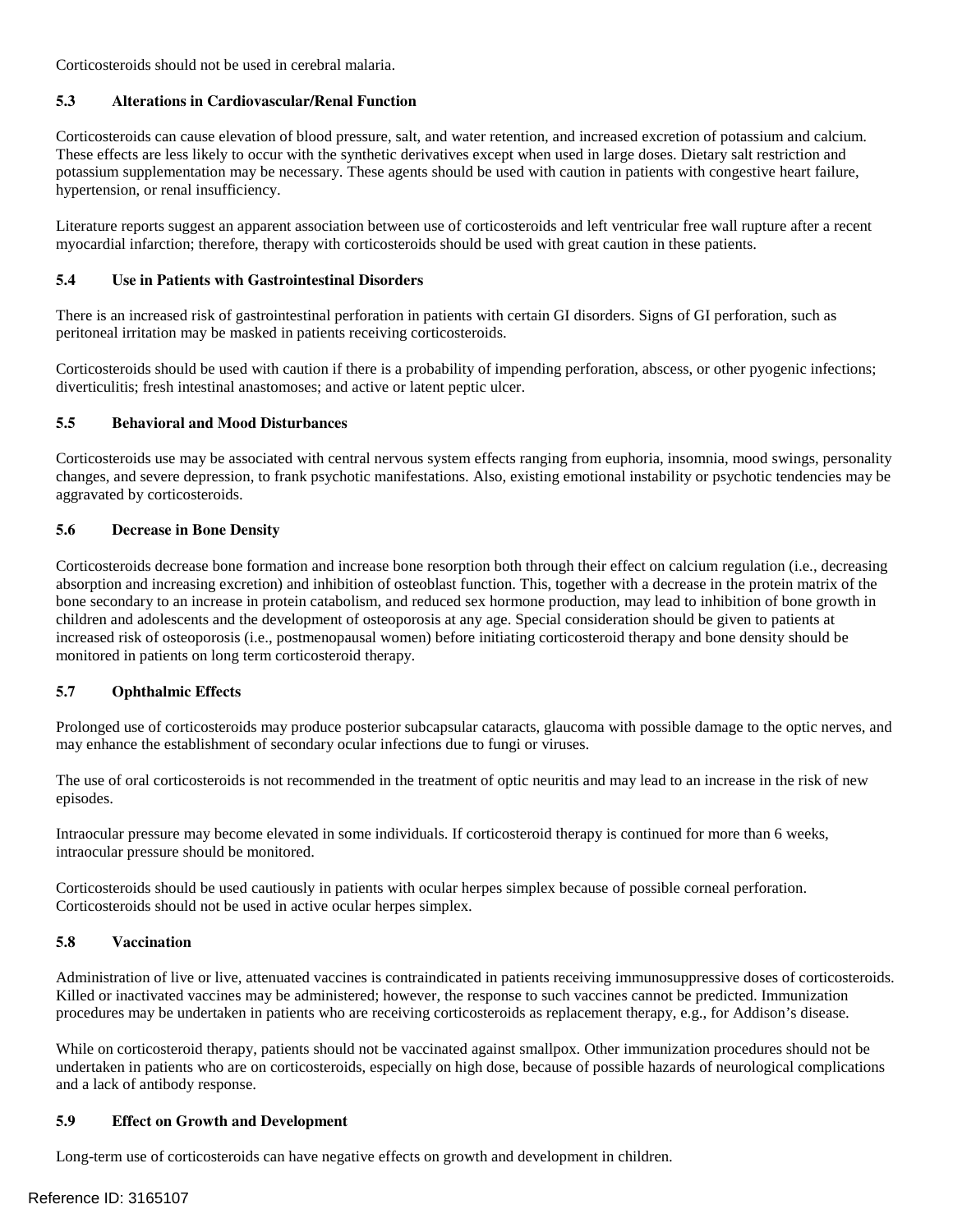nd development of pediatric patients on prolonged corticosteroid therapy should be carefully monitored.<br>Use in Pregnancy Growth and development of pediatric patients on prolonged corticosteroid therapy should be carefully monitored.

#### **5.10 Use in Pregnancy**

 Prednisone can cause fetal harm when administered to a pregnant woman. Human and animal studies suggest that use of restriction, and decreased birth weight. If this drug is used during pregnancy, or if the patient becomes pregnant while using this drug, corticosteroids during the first trimester of pregnancy is associated with an increased risk of orofacial clefts, intrauterine growth the patient should be apprised of the potential hazard to the fetus [*see Use in Specific Populations (8.1)*].

#### **5.11 Neuromuscular Effects**

 multiple sclerosis, they do not show that they affect the ultimate outcome or natural history of the disease. The studies do show that Although controlled clinical trials have shown corticosteroids to be effective in speeding the resolution of acute exacerbations of relatively high doses of corticosteroids are necessary to demonstrate a significant effect.

 An acute myopathy has been observed with the use of high doses of corticosteroids, most often occurring in patients with disorders of neuromuscular transmission (e.g., myasthenia gravis), or in patients receiving concomitant therapy with neuromuscular blocking drugs (e.g., pancuronium). This acute myopathy is generalized, may involve ocular and respiratory muscles, and may result in quadriparesis. Elevation of creatine kinase may occur. Clinical improvement or recovery after stopping corticosteroids may require weeks to years.

#### **5.12 Kaposi's Sarcoma**

Elevation of creatine kinase may occur. Clinical improvement or recovery after stopping corticosteroids may require weeks to years.<br>**Elevation of creatine kinase may occur.** Clinical improvement or recovery after stopping Kaposi's sarcoma has been reported to occur in patients receiving corticosteroid therapy, most often for chronic conditions. Discontinuation of corticosteroids may result in clinical improvement.

## **6 ADVERSE REACTIONS**

 Common adverse reactions for corticosteroids include fluid retention, alteration in glucose tolerance, elevation in blood pressure, behavioral and mood changes, increased appetite and weight gain.

#### **Allergic Reactions:** Anaphylaxis, angioedema

 fat embolism, hypertension, hypertrophic cardiomyopathy in premature infants, myocardial rupture following recent myocardial **Cardiovascular:** Bradycardia, cardiac arrest, cardiac arrhythmias, cardiac enlargement, circulatory collapse, congestive heart failure, infarction, pulmonary edema, syncope, tachycardia, thromboembolism, thrombophlebitis, vasculitis

 **Dermatologic:** Acne, allergic dermatitis, cutaneous and subcutaneous atrophy, dry scalp, edema, facial erythema, hyper or hypo- pigmentation, impaired wound healing, increased sweating, petechiae and ecchymoses, rash, sterile abscess, striae, suppressed reactions to skin tests, thin fragile skin, thinning scalp hair, urticaria

 **Endocrine:** Abnormal fat deposits, decreased carbohydrate tolerance, development of Cushingoid state, hirsutism, manifestations of latent diabetes mellitus and increased requirements for insulin or oral hypoglycemic agents in diabetics, menstrual irregularities, moon facies, secondary adrenocortical and pituitary unresponsiveness (particularly in times of stress, as in trauma, surgery or illness), suppression of growth in children

#### **Fluid and Electrolyte Disturbances:** Fluid retention, potassium loss, hypertension, hypokalemic alkalosis, sodium retention

 **Gastrointestinal:** Abdominal distention, elevation in serum liver enzymes levels (usually reversible upon discontinuation), hepatomegaly, hiccups, malaise, nausea, pancreatitis, peptic ulcer with possible perforation and hemorrhage, ulcerative esophagitis

**General:** Increased appetite and weight gain

**Metabolic:** Negative nitrogen balance due to protein catabolism

 **Musculoskeletal:** Osteonecrosis of femoral and humeral heads, charcot-like arthropathy, loss of muscle mass, muscle weakness, osteoporosis, pathologic fracture of long bones, steroid myopathy, tendon rupture, vertebral compression fractures

 papilledema (pseudo-tumor cerebri) usually following discontinuation of treatment, insomnia, meningitis, mood swings, neuritis, neuropathy, paraparesis/paraplegia, paresthesia, personality changes, sensory disturbances, vertigo **Neurological:** Arachnoiditis, convulsions, depression, emotional instability, euphoria, headache, increased intracranial pressure with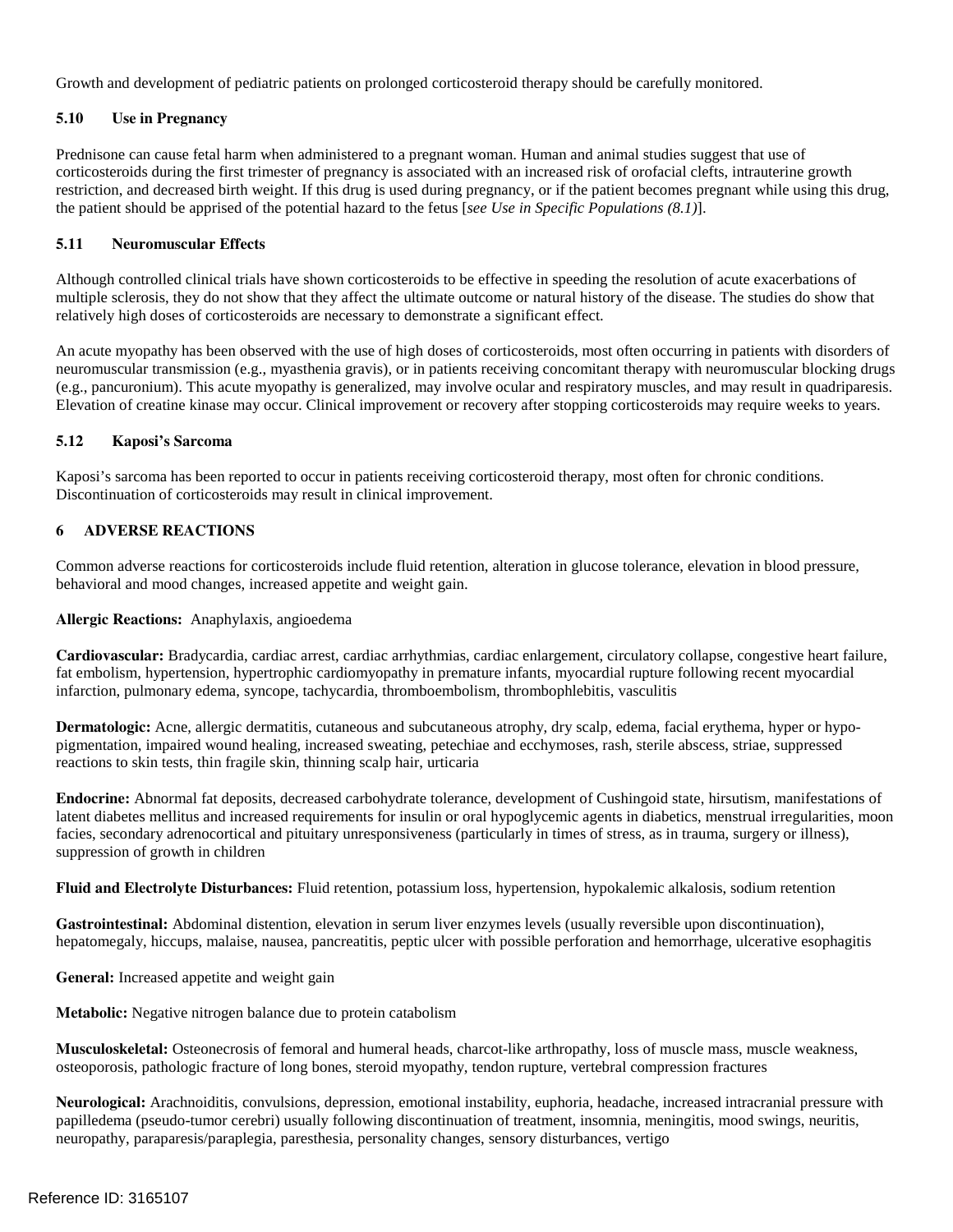**2)<br>Dphthalmic:** Exophthalmos, glaucoma, increased intraocular pressure, posterior subcapsular cataracts, and central serous<br>Re**productive:** Alteration in motility and number of spermatozoa **Ophthalmic:** Exophthalmos, glaucoma, increased intraocular pressure, posterior subcapsular cataracts, and central serous chorioretinopathy

**Reproductive:** Alteration in motility and number of spermatozoa

#### **6.1 Clinical Trials Experience**

 Because clinical trials are conducted under widely varying conditions, adverse reaction rates observed in the clinical trials of a drug cannot be directly compared to rates in the clinical trials of another drug and may not reflect the rates observed in practice.

 The safety of RAYOS was evaluated in 375 rheumatoid arthritis patients in two controlled trials. Patients treated with RAYOS ranged in age from 20 to 80 years (median age 56 years), with 85% female, 99% Caucasian, 1% African-American, and <1% Asian. **Finds of RAYOS** was evaluated in 375 rheumatoid arthritis patients in two controlled trials. Patients treated with RAYOS ranged in age from 20 to 80 years (median age 56 years), with 85% female, 99% Caucasian, 1% African

Patients received RAYOS 3 mg to 10 mg once daily at 10 pm; the majority (84%) received ≤5 mg. The clinical trial experience did not raise new safety concerns beyond those already established for immediate-release prednisone.

#### **6.2 Postmarketing Experience**

 exposure. The postmarketing experience has not raised new safety concerns beyond those already established for immediate-release Adverse reactions have been identified during post approval use of RAYOS. Because these reactions are reported voluntarily from a population of uncertain size, it is not always possible to reliably estimate their frequency or establish a causal relationship to drug prednisone.

#### **7 DRUG INTERACTIONS**

#### **7.1 Aminoglutehimide**

Aminoglutethimide may lead to loss of corticosteroid-induced adrenal suppression.

#### **7.2 Amphotericin B Injection**

 There have been cases reported in which concomitant use of Amphotericin B and hydrocortisone was followed by cardiac enlargement and congestive heart failure *[see Drug Interactions (7.14)]*.

#### **7.3 Anticholinesterase Agents**

 Concomitant use of anticholinesterase agents and corticosteroids may produce severe weakness in patients with myasthenia gravis. If possible, anticholinesterase agents should be withdrawn at least 24 hours before initiating corticosteroid therapy.

#### **7.4 Anticoagulant Agents**

 Co-administration of corticosteroids and warfarin usually results in inhibition of response to warfarin, although there have been some conflicting reports. Therefore, coagulation indices should be monitored frequently to maintain the desired anticoagulant effect.

#### **7.5 Antidiabetic Agents**

Because corticosteroids may increase blood glucose concentrations, dosage adjustments of antidiabetic agents may be required.

#### **7.6 Antitubercular Drugs**

Serum concentrations of isoniazid may be decreased.

#### **7.7 CYP 3A4 Inducers (e.g., Barbiturates, Phenytoin, Carbamazepine, and Rifampin)**

 Drugs such as barbiturates, phenytoin, ephedrine, and rifampin, which induce hepatic microsomal drug metabolizing enzyme activity may enhance the metabolism of corticosteroids and require that the dosage of the corticosteroid be increased.

#### **7.8 CYP 3A4 Inhibitors (e.g., Ketoconazole, Macrolide Antibiotics)**

Ketoconazole has been reported to decrease the metabolism of certain corticosteroids by up to 60% leading to increased risk of corticosteroid side effects.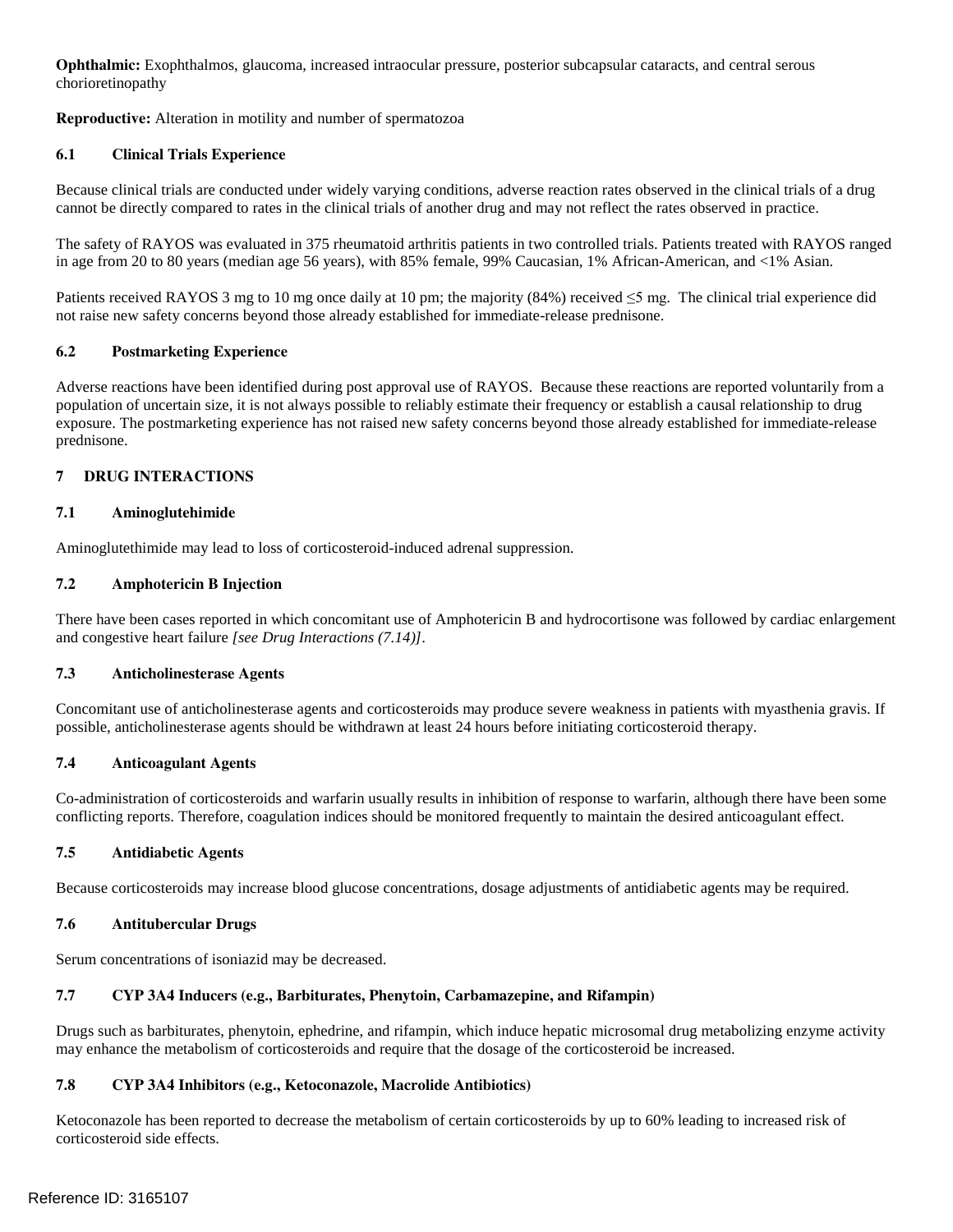## **7.9 Cholestyramine**

zyxwvutsrqponmlkjihgfedcbaZYXWVUTSRQPONMLKJIHGFEDCBACholestyramine may increase the clearance of corticosteroids.

#### **7.10 Cyclosporine**

 Increased activity of both cyclosporine and corticosteroids may occur when the two are used concurrently. Convulsions have been reported with this concurrent use.

#### **7.11 Digitalis**

Patients on digitalis glycosides may be at increased risk of arrhythmias due to hypokalemia.

## **7.12 Estrogens, Including Oral Contraceptives**

Estrogens may decrease the hepatic metabolism of certain corticosteroids, thereby increasing their effect.

## **7.13 Nonsteroidal Anti-Inflammatory Drugs (NSAIDS) Including Aspirin and Salicylates**

 Concomitant use of aspirin or other nonsteroidal anti-inflammatory drugs and corticosteroids increases the risk of gastrointestinal side effects. Aspirin should be used cautiously in conjunction with corticosteroids in hypoprothrombinemia. The clearance of salicylates may be increased with concurrent use of corticosteroids; this could lead to decreased salicylate serum levels or increase the risk of salicylate toxicity when corticosteroid is withdrawn.

#### **7.14 Potassium-Depleting Agents (e.g., Diuretics, Amphotericin B)**

 When corticosteroids are administered concomitantly with potassium-depleting agents, patients should be observed closely for development of hypokalemia.

#### *Skin Tests*

Corticosteroids may suppress reactions to skin tests.

#### **7.16 Toxoids and Live or Attenuated Vaccines**

**z**<br>**z z z z** *z* **<b>z** *z z* **<b>***z z z z z z z z z z z z z z z z z z z z z z z z z z z z z z* Patients on corticosteroid therapy may exhibit a diminished response to toxoids and live or inactivated vaccines due to inhibition of antibody response. Corticosteroids may also potentiate the replication of some organisms contained in live attenuated vaccines. Routine administration of vaccines or toxoids should be deferred until corticosteroid therapy is discontinued if possible [*see Warnings and Precautions (5.8)*].

## **8 USE IN SPECIFIC POPULATIONS**

#### **8.1 Pregnancy**

#### Teratogenic Effects

 Pregnancy Category D [see Warnings and Precautions (5.10)]: Multiple cohort and case controlled studies in humans suggest that maternal corticosteroid use during the first trimester increases the rate of cleft lip with or without cleft palate from about 1/1000 corticosteroids in utero. infants to 3-5/1000 infants. Two prospective case control studies showed decreased birth weight in infants exposed to maternal

prednisone, has been shown to be teratogenic in rats, rabbits, hamsters, and mice with increased incidence of cleft palate in offspring. prednisone, has been shown to be teratogenic in rats, rabbits, hamsters, and mice with increased incidence of cleft palate in offspring.<br>In teratogenicity studies, cleft palate along with elevation of fetal lethality (or i weight were seen in rats at maternal doses of 30 mg/kg (equivalent to 290 mg in a 60 kg individual based on mg/m<sup>2</sup> body surface comparison) and higher. Cleft palate was observed in mice at a maternal dose of 20 mg/kg (equivalent to 100 mg in a 60 kg individual RAYOS was not formally evaluated for effects on reproduction. Published literature indicates prednisolone, the active metabolite of based on mg/m<sup>2</sup> comparison). Additionally, constriction of the ductus arteriosus has been observed in fetuses of pregnant rats exposed to prednisolone.

 doses. It is likely that underlying maternal conditions contribute to intrauterine growth restriction and decreased birth weight, but it is unclear to what extent these maternal conditions contribute to the increased risk of orofacial clefts. In humans, the risk of decreased birth weight appears to be dose related and may be minimized by administering lower corticosteroid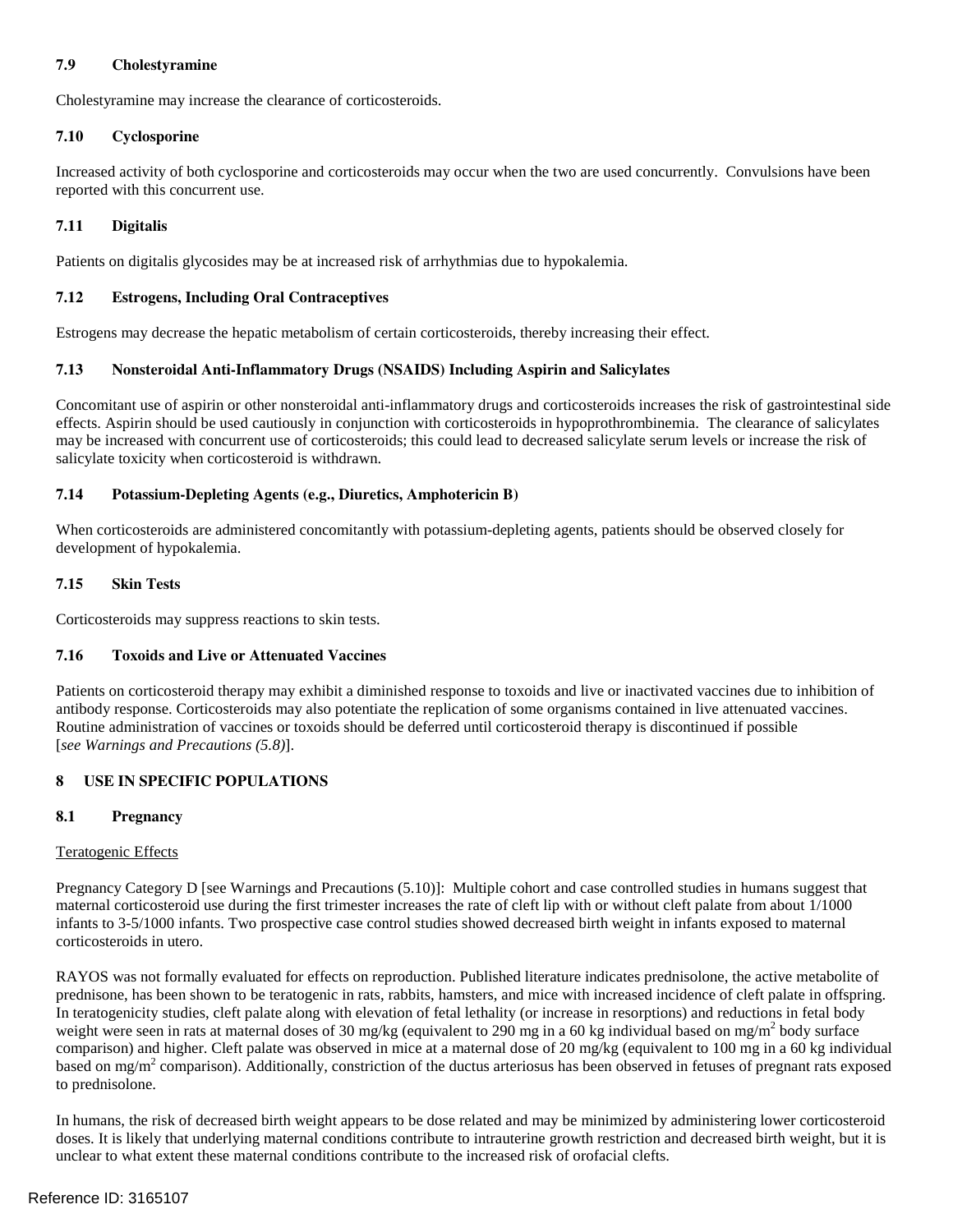Prednisolone can cause fetal harm when used in pregnancy. RAYOS should be used during pregnancy only if the potential benefit justifies the potential risk to the fetus. If this drug is used during pregnancy, or if the patient becomes pregnant while using this drug, Prednisolone can cause fetal harm when used in pregnancy. RAYOS should be used during pregnancy only if the potential benefit ustifies the potential risk to the fetus. If this drug is used during pregnancy, or if the patie the patient should be apprised of the potential hazard to the fetus. Infants born to mothers who have received substantial doses of corticosteroids during pregnancy should be carefully observed for signs of hypoadrenalism.

## **8.2 Nursing Mothers**

 Prednisolone, the active metabolite of prednisone, is secreted in human milk. Reports suggest that prednisolone concentrations in human milk are 5 to 25% of maternal serum levels, and that total infant daily doses are small, about 0.14% of the maternal daily dose. The risk of infant exposure to prednisolone through breast milk should be weighed against the known benefits of breastfeeding for both the mother and baby.

Caution should be exercised when RAYOS is administered to a nursing woman. If RAYOS must be prescribed to a breastfeeding mother, the lowest dose should be prescribed to achieve the desired clinical effect. High doses of corticosteroids for long periods could potentially produce problems in infant growth and development and interfere with endogenous corticosteroid production.

#### **8.3 Pediatric Use**

 The efficacy and safety of prednisone in the pediatric population are based on the well-established course of effect of corticosteroids which is similar in pediatric and adult populations. Published studies provide evidence of efficacy and safety in pediatric patients for *Adverse Reactions (6)*]. Like adults, pediatric patients should be carefully observed with frequent measurements of blood pressure, the treatment of nephrotic syndrome (>2 years of age), and aggressive lymphomas and leukemias (>1 month of age). However, some of these conclusions and other indications for pediatric use of corticosteroid, e.g., severe asthma and wheezing, are based on adequate and well-controlled trials conducted in adults, on the premises that the course of the diseases and their pathophysiology are considered to be substantially similar in both populations. The adverse effects of prednisone in pediatric patients are similar to those in adults [*see*  weight, height, intraocular pressure, and clinical evaluation for the presence of infection, psychosocial disturbances, thromboembolism, peptic ulcers, cataracts, and osteoporosis.

 Children who are treated with corticosteroids by any route, including systemically administered corticosteroids, may experience a decrease in their growth velocity. This negative impact of corticosteroids on growth has been observed at low systemic doses and in the absence of laboratory evidence of HPA axis suppression (i.e., cosyntropin stimulation and basal cortisol levels). Growth velocity may therefore be a more sensitive indicator of systemic corticosteroid exposure in children than some commonly used tests of HPA axis function. The linear growth of children treated with corticosteroids by any route should be monitored, and the potential growth effects of prolonged treatment should be weighed against clinical benefits obtained and the availability of other treatment alternatives. In order to minimize the potential growth effects of corticosteroids, children should be titrated to the lowest effective dose [see *Warnings and Precautions (5.9)*]

#### **8.4 Geriatric Use**

 No overall differences in safety or effectiveness were observed between elderly subjects and younger subjects, and other reported treatment and may recover over time after steroid withdrawal or use of lower doses (i.e., ≤ 5 mg/day). Prednisone doses of 7.5 mg/day or higher have been associated with an increased relative risk of both vertebral and nonvertebral fractures, even in the presence of assessments of bone mineral density and institution of fracture prevention strategies, along with regular review of prednisone indication should be undertaken to minimize complications and keep the prednisolone dose at the lowest acceptable level. Coclinical experience with prednisone has not identified differences in responses between the elderly and younger patients. However, the incidence of corticosteroid-induced side effects may be increased in geriatric patients and are dose-related. Osteoporosis is the most frequently encountered complication, which occurs at a higher incidence rate in corticosteroid-treated geriatric patients as compared to younger populations and in age-matched controls. Losses of bone mineral density appear to be greatest early on in the course of higher bone density compared to patients with involution osteoporosis. Routine screening of geriatric patients, including regular administration of certain bisphosphonates have been shown to retard the rate of bone loss in corticosteroid-treated males and postmenopausal females, and these agents are recommended in the prevention and treatment of corticosteroid-induced osteoporosis [*see Warnings and Precautions (5.6)*].

 reduced renal and non-renal clearance in elderly patients compared to younger populations. Dose selection for an elderly patient It has been reported that equivalent weight-based doses yield higher total and unbound prednisolone plasma concentrations and should be cautious, usually starting at the low end of the dosing range, reflecting the greater frequency of decreased hepatic, renal, or cardiac function, and of concomitant disease or other drug therapy.

 This drug is known to be substantially excreted by the kidney, and the risk of toxic reactions to this drug may be greater in patients with impaired renal function. Because elderly patients are more likely to have decreased renal function, care should be taken in dose selection, and it may be useful to monitor renal function.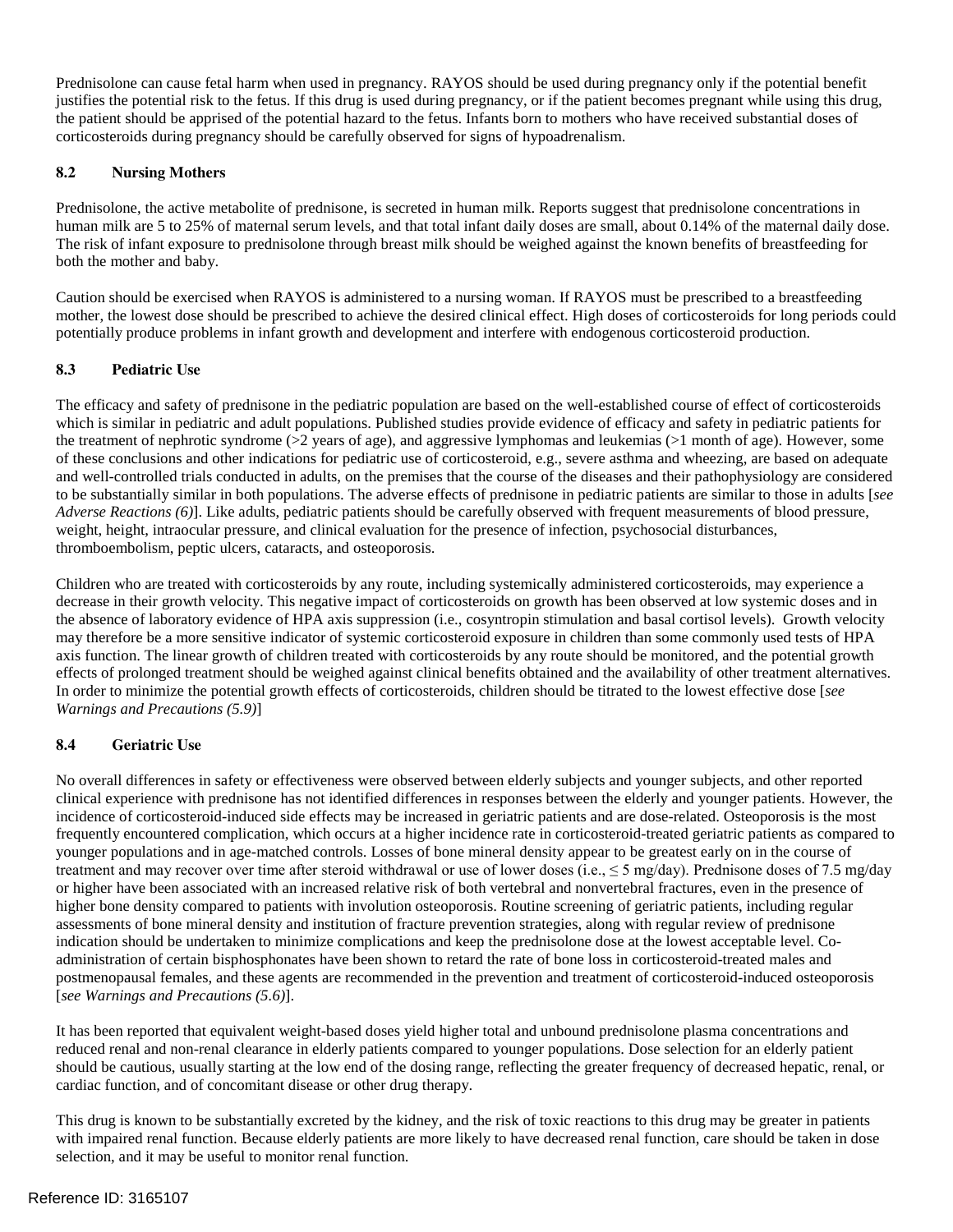## **z**<br>**zy zysykoponmentalisty constrained by the constraint of the constraint of the constraint of the constraint of the constraint of the constraint of the constraint of the constraint of the constraint of the constraint 10 OVERDOSAGE**

 prolonged use of the drug can produce mental symptoms, moon face, abnormal fat deposits, fluid retention, excessive appetite, weight gain, hypertrichosis, acne, striae, ecchymosis, increased sweating, pigmentation, dry scaly skin, thinning scalp hair, increased blood healing, headache, weakness, menstrual disorders, accentuated menopausal symptoms, neuropathy, fractures, osteoporosis, peptic The effects of accidental ingestion of large quantities of prednisone over a very short period of time have not been reported, but pressure, tachycardia, thrombophlebitis, decreased resistance to infection, negative nitrogen balance with delayed bone and wound ulcer, decreased glucose tolerance, hypokalemia, and adrenal insufficiency. Hepatomegaly and abdominal distention have been observed in children.

Treatment of acute overdosage is by immediate gastric lavage or emesis followed by supportive and symptomatic therapy. For chronic overdosage in the face of severe disease requiring continuous steroid therapy the dosage of prednisone may be reduced only temporarily, or alternate day treatment may be introduced.

#### **11. DESCRIPTION**

 The active ingredient in RAYOS is prednisone (a corticosteroid). Corticosteroids are adrenocortical steroids, both naturally occurring diene-3,11,20-trione, and the structural formula is: and synthetic. The molecular formula for prednisone is  $C_{21}H_{26}O_5$ . The chemical name for prednisone is 17,21-dihydroxypregna-1,4-



 Prednisone is a white to practically white, odorless, crystalline powder and has a molecular weight of 358.43. Prednisone is very slightly soluble in water; slightly soluble in alcohol, chloroform, dioxane, and methanol.

 RAYOS is a delayed-release prednisone tablet. It consists of a prednisone-containing core tablet in an inactive shell, which delays the onset of in vitro drug dissolution by approximately 4 hours. Each tablet contains 1 mg, 2 mg, or 5 mg of prednisone, with the following inactive ingredients: dibasic calcium phosphate dihydrate, colloidal silicon dioxide, croscarmellose sodium, glycerol dibehenate, lactose monohydrate, magnesium stearate, povidone, yellow ferric oxide, and red ferric oxide.

#### **12 CLINICAL PHARMACOLOGY**

#### **12.1 Mechanism of Action**

 Naturally occurring corticosteroids (hydrocortisone and cortisone), which also have salt-retaining properties, are used as replacement inflammatory effects in disorders of many organ systems. therapy in adrenocortical deficiency states. Their synthetic analogs, such as prednisone, are primarily used for their potent anti-

inflammatory effects in disorders of many organ systems.<br>Corticosteroids, such as prednisone, cause profound and varied metabolic effects. In addition, they modify the body's immune responses to diverse stimuli.

 the liver; inhibition of the utilization of glucose; anti-insulin activity; increased catabolism of protein; increased lipolysis; stimulation of fat synthesis and storage; increased glomerular filtration rate and resulting increase in urinary excretion of urate (creatinine excretion remains unchanged); and increased calcium excretion. Prednisone is a synthetic adrenocortical steroid drug with predominantly corticosteroid properties. Some of these properties reproduce the physiological actions of endogenous glucocorticosteroids, but others do not necessarily reflect any of the adrenal hormones' normal functions; they are seen only after administration of large therapeutic doses of the drug. The pharmacological effects of prednisone which are due to its corticosteroid properties include: promotion of gluconeogenesis; increased deposition of glycogen in

 stimulated. Inflammatory processes (edema, fibrin deposition, capillary dilatation, migration of leukocytes and phagocytosis) and the Depressed production of eosinophils and lymphocytes occurs, but erythropoiesis and production of polymorphonuclear leukocytes are later stages of wound healing (capillary proliferation, deposition of collagen, cicatrization) are inhibited.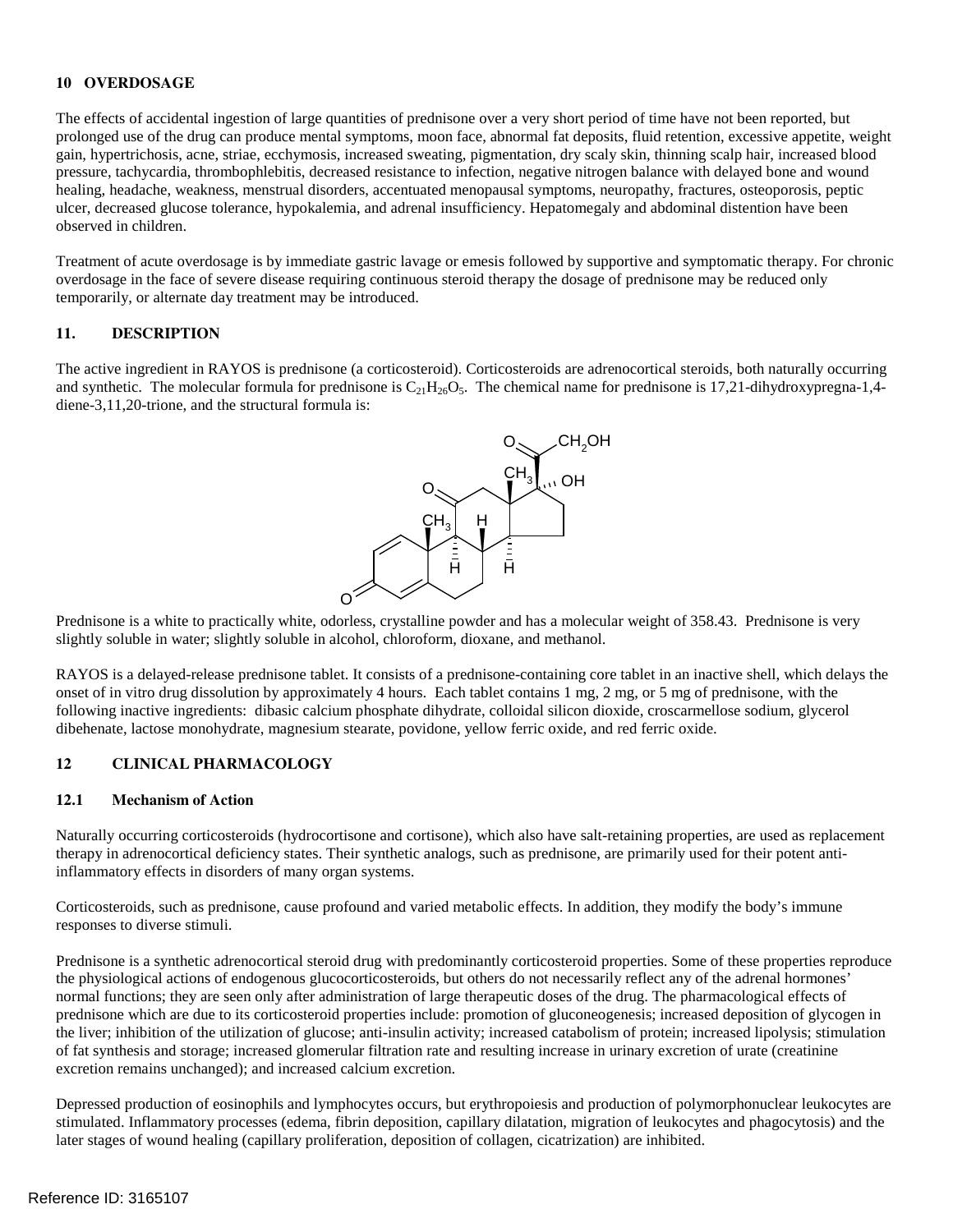Prednisone can stimulate secretion of various components of gastric juice. Suppression of the production of corticotropin may lead to suppression of endogenous corticosteroids. Prednisone has slight mineralocorticoid activity, whereby entry of sodium into cells and Prednisone can stimulate secretion of various components of gastric juice. Suppression of the production of corticotropin may lead to<br>suppression of endogenous corticosteroids. Prednisone has slight mineralocorticoid activ loss of intracellular potassium is stimulated. This is particularly evident in the kidney, where rapid ion exchange leads to sodium retention and hypertension.

## **12.2 Pharmacokinetics**

 The pharmacokinetic profile of RAYOS has an approximately 4-hour lag time from that of immediate-release prednisone absorption, distribution, and elimination processes are comparable. formulations. While the pharmacokinetic profile of RAYOS when given with food differs in terms of lag time from IR prednisone, its

#### Absorption

until peak plasma concentrations ( $T_{max}$ ) are achieved. Median  $T_{max}$  of RAYOS in 27 healthy male subjects was 6.0 - 6.5 hours formulation. Peak plasma concentrations ( $C_{\text{max}}$ ) and exposure, as indicated by  $AUC_{0-1}$ <sub>ast</sub> and  $AUC_{0-\infty}$ , were comparable for both prednisone IR and RAYOS administered 2.5 hours after a light meal or with normal meal (Figure 1). Prednisone is released from RAYOS when taken with food approximately 4 hours after oral ingestion. This causes a delay in the time compared to 2.0 hours for an immediate-release (IR) formulation. Subsequently, prednisone was absorbed at the same rate as the IR

#### **Figure 1: Mean Plasma Levels of Prednisone After a Single Dose of 5 mg Prednisone Administered as a 5 mg RAYOS Tablet or a 5 mg Immediate-Release (IR) Tablet**



 A: 5 mg IR tablet under fasting conditions, administered at 2 am, B: 5 mg RAYOS, administered 2.5 hours after a light evening meal, and C: 5 mg RAYOS administered immediately after dinner

Under standard fasting conditions, both the maximum plasma concentration  $(C_{max})$  and the bioavailability of RAYOS were significantly lower than under fed conditions, shortly after intake of a high fat meal. In a study with 24 healthy subjects, oral absorption of prednisone from RAYOS was significantly affected by the intake of food.

and  $AUC_{0\text{-last}}$ ) for the parent drug prednisone as well as for the active metabolite prednisolone. RAYOS at dose levels of 1 mg, 2 mg, and 5 mg showed dose-proportionality in terms of peak and systemic exposure ( $C_{\text{max}}$ , AU $C_{0-\infty}$ ,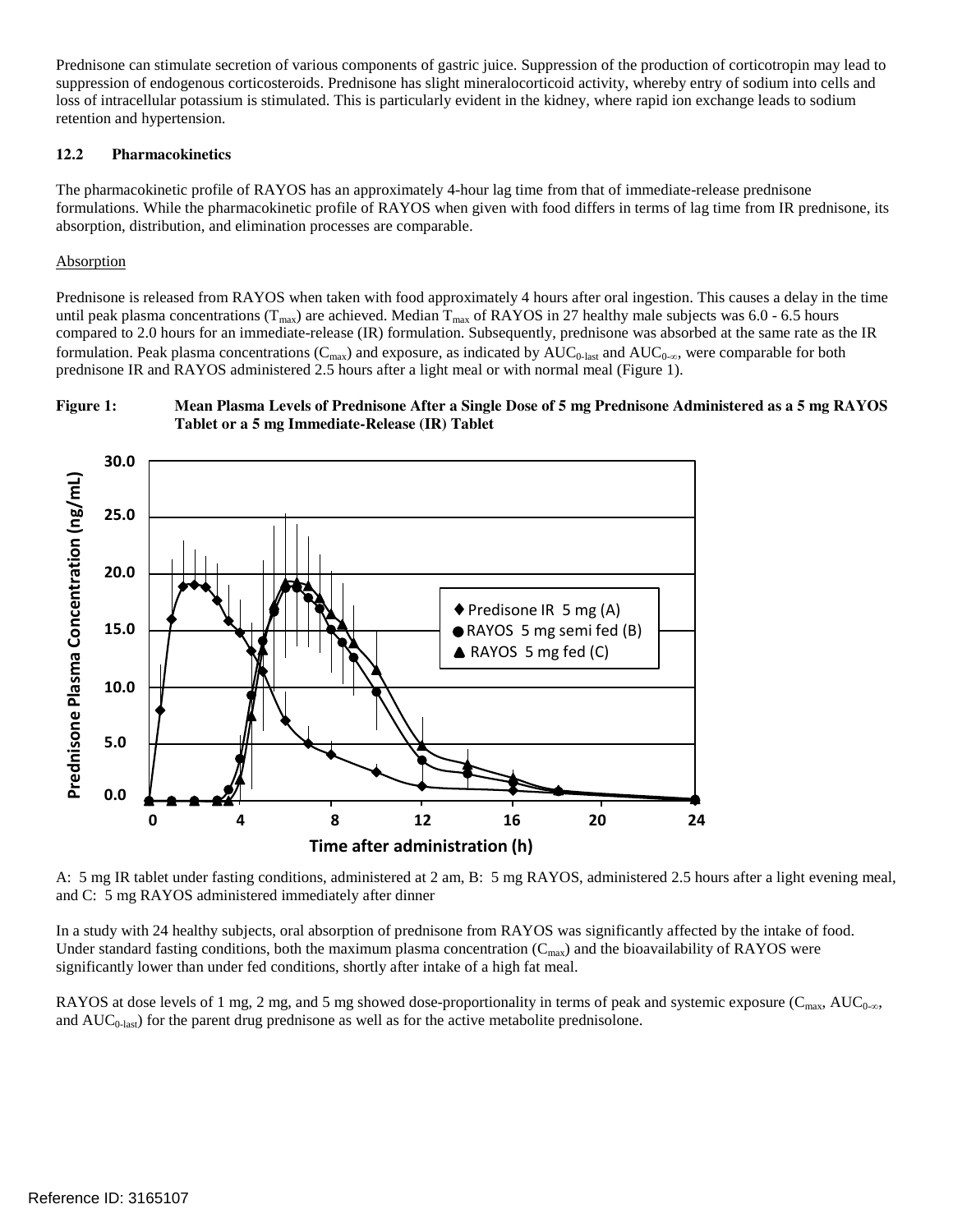#### Metabolism

 Prednisone is completely converted to the active metabolite prednisolone, which is further metabolized mainly in the liver and excreted in the urine as sulfate and glucuronide conjugates. The exposure of prednisolone is 4-6 fold higher than that of prednisone.

#### Excretion

 The terminal half-life of both prednisone and prednisolone from the administration of RAYOS was 2-3 hours, which is comparable to that from the IR formulation.

#### Special Populations

**z**<br> **zyxterior** the IR formulation.<br> **zystem** IR formulation.<br> **zystem** Populations<br> **zystem** Populations<br> **zystem** Populations<br> **zystem** Populations<br> **zystem** Populations<br> **zystem** Population of RAYOS have not been evalu The effects of gender, age, renal impairment, and hepatic impairment on the pharmacokinetics of prednisone or prednisolone after administration of RAYOS have not been evaluated.

#### **NONCLINICAL TOXICOLOGY**

## **13 NONCLINICAL TOXICOLOGY 13.1 Carcinogenesis, Mutagenesis, Impairment of Fertility**

 Prednisone was not formally evaluated in carcinogenicity studies. Review of the published literature identified carcinogenicity studies of prednisolone, the active metabolite of prednisone, at doses which were less than the typical clinical doses. In a 2-year study, male not studied, and therefore, a no effect level could not be identified. In an 18-month study, intermittent oral gavage administration of prednisolone did not induce tumors in female Sprague-Dawley rats when given 1, 2, 4.5, or 9 times per month at 3 mg/kg prednisone (equivalent to 29 mg in a 60-kg individual based on a mg/m<sup>2</sup> body surface area comparison). Sprague-Dawley rats administered prednisolone in drinking water at a dose of 368 mcg/kg/day (equivalent to 3.5 mg/day in a 60-kg individual based on a mg/m<sup>2</sup> body surface area comparison) developed increased incidences of hepatic adenomas. Lower doses were

 Prednisone was not formally evaluated for genotoxicity. However, in published studies prednisolone was not mutagenic with or without metabolic activation in the Ames bacterial reverse mutation assay using *Salmonella typhimurium* and *Escherichia coli*, or in a chromosomal aberrations with metabolic activation at the highest concentration tested, however, the effect appears to be equivocal. Prednisolone was not genotoxic in an *in vivo* micronucleaus assay in the mouse, though the study design did not meet current criteria. *zhetichia coli,* or in a dards. In a published of structural rs to be equivocal.<br>The poster control of structural rs to be equivocal.<br>The control control control of the control of the control of the control of the control mammalian cell gene mutation assay using mouse lymphoma L5178Y cells, according to current evaluation standards. In a published chromosomal aberration study in Chinese Hamster Lung (CHL) cells, a slight increase was seen in the incidence of structural

 [*see Adverse Reactions (6)*]. Prednisone was not formally evaluated in fertility studies. However, menstrual irregularities have been described with clinical use

#### **14 CLINICAL STUDIES**

 The efficacy of RAYOS in the treatment of rheumatoid arthritis was assessed in one multicenter, double-blind, placebo-controlled, randomized, 12-week trial in patients ≥18 years with active rheumatoid arthritis diagnosed according to American College of Rheumatology (ACR) criteria. Patients were enrolled who were not currently treated with corticosteroids but had received non- biologic DMARD therapy for at least 6 months before receipt of study medication, and had an incomplete response to DMARD therapy alone. Patients were randomized in a 2:1 ratio to treatment with RAYOS 5 mg (n=231) or placebo (n=119) administered at 10 pm. A total of 350 patients were enrolled and ranged in age from 27 to 80 years (median age 57 years) with 84% females. Race was distributed as follows: 98% Caucasian, 1% African-American, and <1% Asian.

distributed as follows: 98% Caucasian, 1% African-American, and <1% Asian.<br>The percentage of patients with improvement in rheumatoid arthritis at 12 weeks using ACR response criteria (ACR20) was assessed as the primary endpoint, and ACR20, ACR50 and ACR70 responses for patients treated with RAYOS 5 mg versus placebo are shown in Table 1. The relative efficacy of RAYOS compared to immediate-release prednisone has not been established.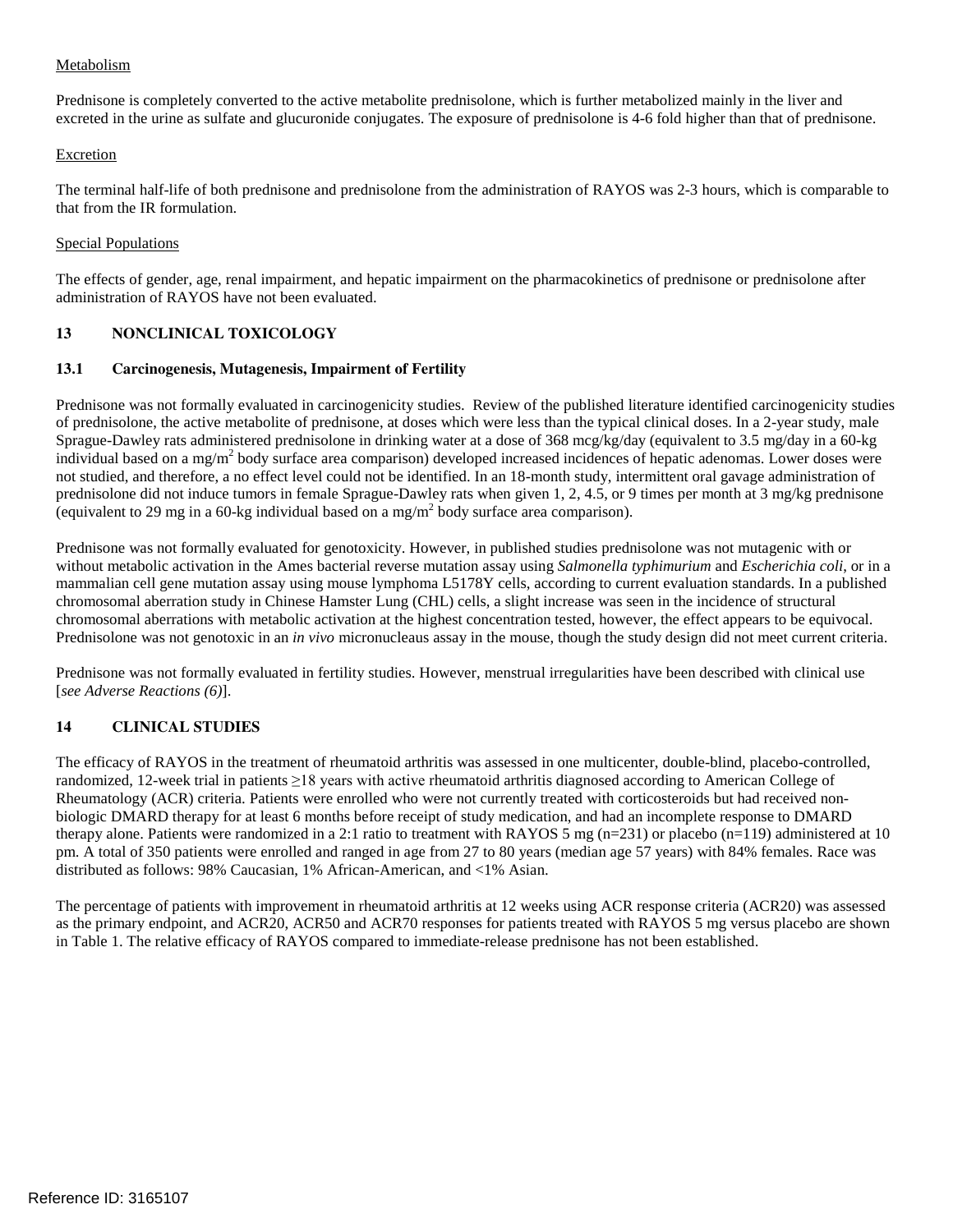#### **Table 1: ACR Responses (Percentage of Patients)**

| Table 1: ACR Responses (Percentage of Patients) |            |                |                                             |
|-------------------------------------------------|------------|----------------|---------------------------------------------|
| <b>ACR Response at 12 Weeks</b>                 | RAYOS 5 mg | <b>Placebo</b> | RAYOS 5 mg - Placebo<br>$(95\% \text{ CI})$ |
|                                                 |            | $N=119$        |                                             |
| ACR20                                           | 47%        | 29%            | (7.2, 27.6)                                 |
| ACR50                                           | $22\%$     | 10%            | (4.4, 19.6)                                 |
| ACR70                                           |            |                | (0.1, 8.7)                                  |

All missing values were imputed as non-responders.

The results of the components of the ACR response criteria are shown in Table 2.

#### **Table 2: Components of ACR Response**

| <b>Parameter</b>                         | $RAYOS 5 mg + DMARD$<br>$N = 231$ |            | <b>Placebo + DMARD</b><br>$N=119$ |             |
|------------------------------------------|-----------------------------------|------------|-----------------------------------|-------------|
|                                          | <b>Baseline</b>                   | Week 12    | <b>Baseline</b>                   | Week 12     |
| Tender joint count <sup>a</sup>          | 12.6(6.2)                         | 7.9(6.8)   | 12.5(5.9)                         | 9.8(6.7)    |
| Swollen joint count <sup>a</sup>         | 8.4(4.4)                          | 4.8(4.8)   | 8.6(4.7)                          | 6.1(5.4)    |
| Patient assessment of pain <sup>b</sup>  | 55.3 (21.9)                       | 33.0(24.5) | 50.5(23.3)                        | 39.6 (24.7) |
| Patient global assessment <sup>c</sup>   | 57.4(20.1)                        | 36.2(24.5) | 50.9(20.9)                        | 43.0(22.4)  |
| Physician global assessment <sup>c</sup> | 55.2(16.1)                        | 31.9(19.7) | 54.1 (17.4)                       | 40.4(21.8)  |
| Disability index $(HAQ-DI)^d$            | 1.3(0.6)                          | 1.1(0.6)   | 1.3(0.6)                          | 1.2(0.6)    |
| $ESR$ (mm/hr)                            | 33.0(16.6)                        | 25.2(16.8) | 32.9(20.0)                        | 26.5(19.7)  |
| $CRP$ (mg/dL)                            | 9.3(13.2)                         | 7.5(10.7)  | 11.8(18.0)                        | 9.7(12.1)   |

Mean (SD) is presented. Baseline values were carried forward for patients with missing data at Week 12.

 $\frac{a}{b}$ 28-joint count

Patient assessment of arthritis pain. Visual analog scale:  $0 =$  no pain,  $100 =$  very intensive pain

Patient or physician global assessment of disease activity. Visual analog scale:  $0 =$  not active at all,  $100 =$  extremely active  $\mathbf c$ 

 $d$  Health Assessment Questionnaire Disability Index; 0=best, 3=worst, measures the patient's ability to perform the following: dress/groom, arise, eat, walk, reach, grip, maintain hygiene, and maintain daily activity

The percentage of patients achieving ACR20 responses by visit is shown in Figure 2.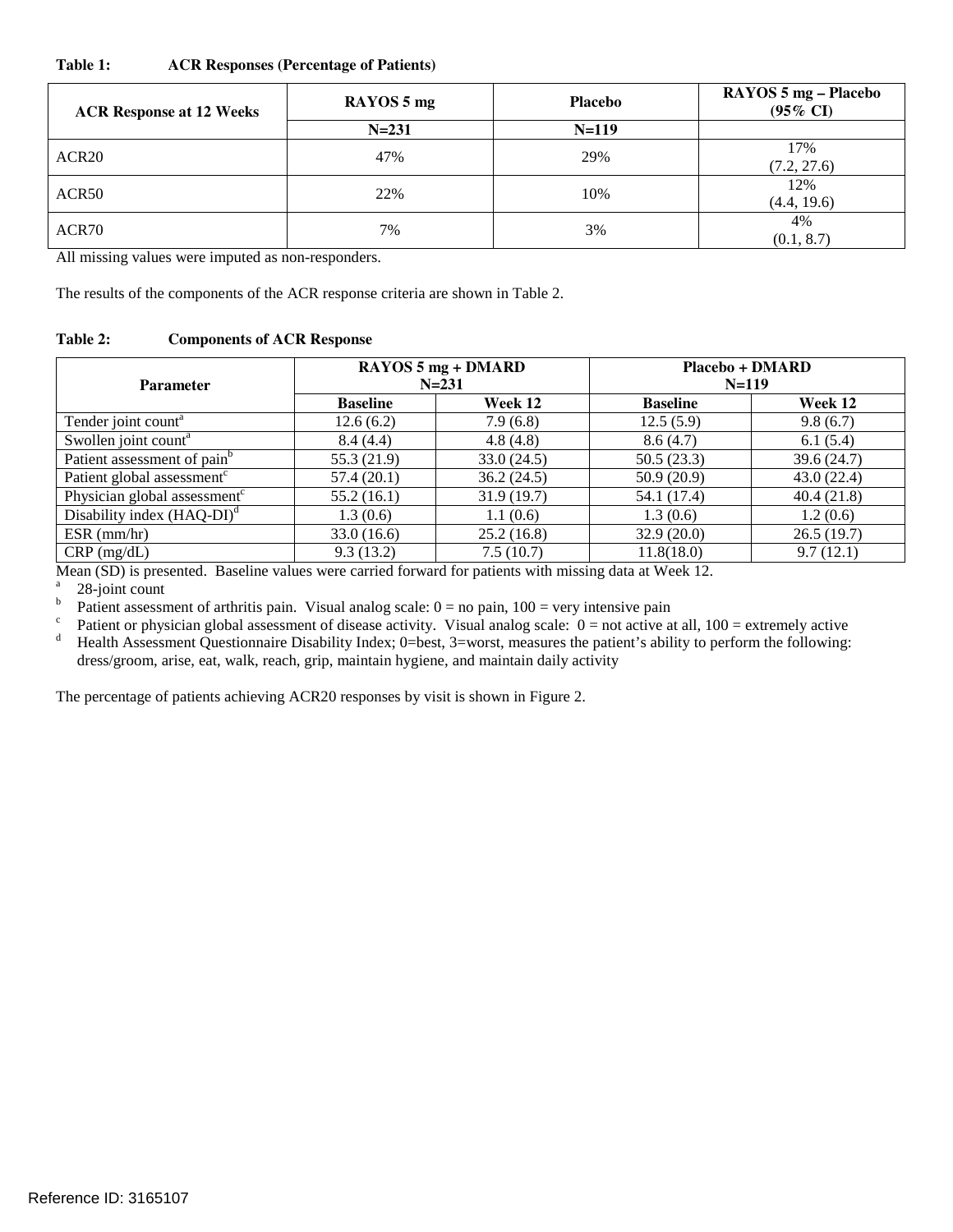#### **Figure 2: ACR20 Response Over 12 Weeks<sup>a</sup>**



<sup>a</sup> The same patients may not have responded at each time point.

 The relative change from baseline in the duration of morning stiffness at 12 weeks was assessed as a prespecified secondary endpoint. The same patients may not have responded at each time point.<br>
The relative change from baseline in the duration of morning stiffness at 12 weeks was assessed as a prespecified secondary endpoint.<br>
Patients treated with RAY Patients treated with RAYOS had a median decrease in the duration of morning stiffness of 55 minutes compared to 33 minutes in placebo-treated patients (20 minute estimated median difference between treatment groups with 95% confidence interval [7, 32]).

#### **16 HOW SUPPLIED/STORAGE AND HANDLING**

 RAYOS delayed-release tablets (1 mg prednisone) are pale yellowish-white, round, unscored tablets embossed with "NP 1" on one side and supplied as:

**NDC Number Size**  $\overline{75987-020-01}$  Bottle of 30 tablets 75987-020-02 Bottle of 100 tablets

 RAYOS delayed-release tablets (2 mg prednisone) are yellowish-white, round, unscored tablets embossed with "NP 2" on one side and supplied as:

#### **NDC Number Size**

75987-021-01 Bottle of 30 tablets 75987-021-02 Bottle of 100 tablets

 RAYOS delayed-release tablets (5 mg prednisone) are light yellow, round, unscored tablets embossed with "NP 5" on one side and supplied as:

**NDC Number Size** 

75987-022-01 Bottle of 30 tablets 75987-022-02 Bottle of 100 tablets

Store at 25°C (77°F); excursions permitted to 15-30°C (59-86°F). [See USP Controlled Room Temperature].

Protect RAYOS tablets from light and moisture.

Dispense in a tight, light-resistant container as defined in the USP using a child-resistant closure.